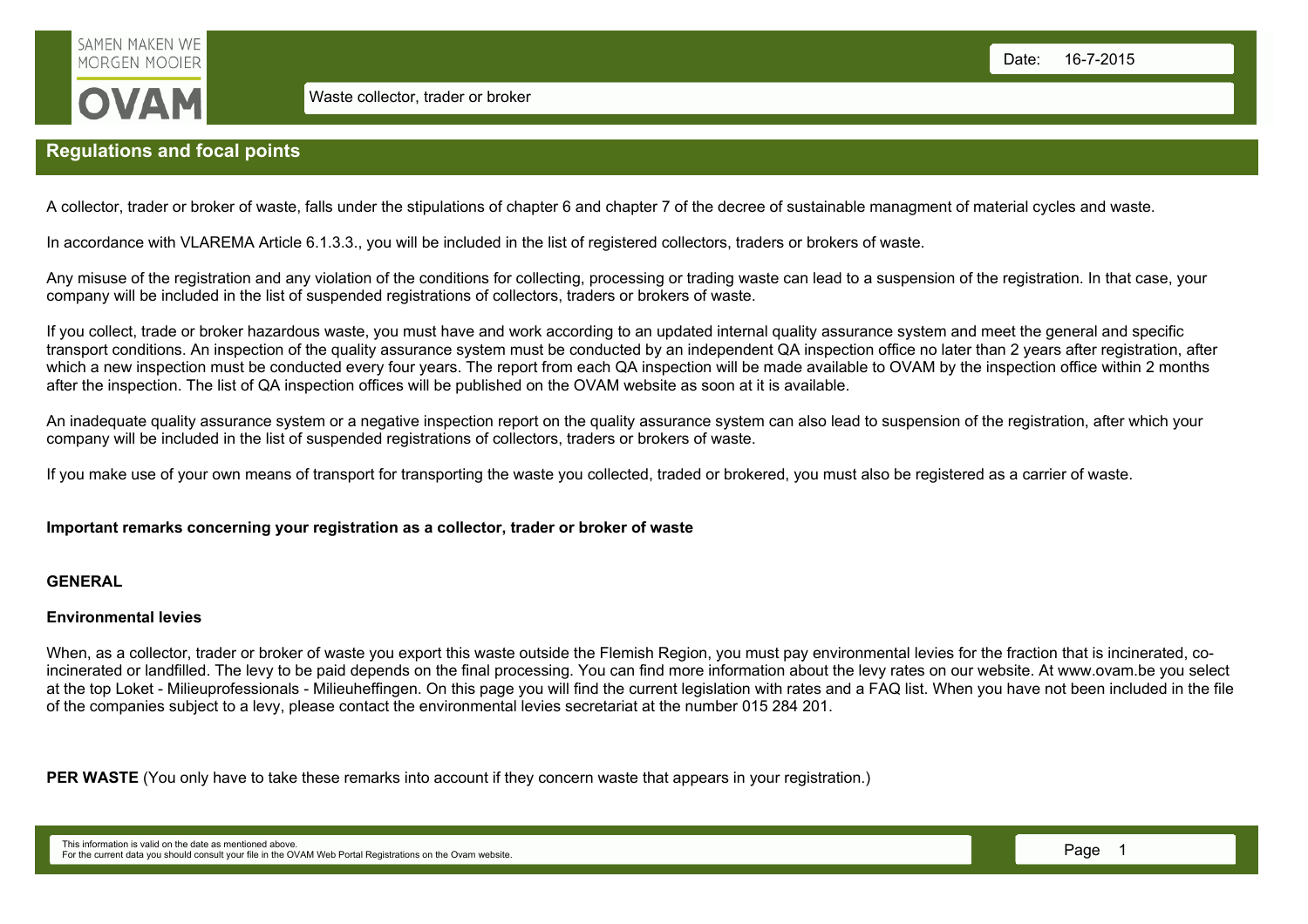

## Regulations and focal points

### End-of-life vehicles

By registering as a collector, trader or broker of non-hazardous waste, you can only collect, trade or broker depolluted end-of-life vehicles from an accredited centre for depollution to an installation for further processing.

If you retrieve end-of-life vehicles from garages, private individuals, etc., you must be registered as a collector, trader or broker of hazardous waste in which at least LOW code 16.01.04 is registered.

## Waste Electrical and Electronic Equipment (WEEE)

With registration as a collector, trader or broker of non-hazardous waste, you can only collect, trade or broker non-hazardous WEEE (depolluted WEEE) that is derived from a processing centre licensed for depolluting WEEE.

Considering that non-depolluted WEEE in most instances contains hazardous components or hazardous substances, this waste is considered as hazardous waste as long it is not completely depolluted. In practice all Waste Electrical and Electronic Equipment that is collected from private individuals, from stores and companies, is rather to be considered as hazardous waste.

If you wish to collect, trade or broker hazardous WEEE (= non-depolluted WEEE), you must have a registration as a collector, trader or broker of hazardous waste in which at least the LOW code(s) for hazardous waste is registered: e.g. . 16.02.10, 16.02.11, 16.02.12, 16.02.13, 20.01.21, 20.01.23 of 20.01.35.

## Ink toner cartridges

With a registration as a collector, trader or broker of non-hazardous waste, you can only collect, trade or broker non-hazardous ink and toner cartridges. Considering that only very specific types of cartridges contain no hazardous substances, for collecting, trading or brokering ink and toner cartridges you generally need a registration as a collector, trader or broker of waste in which at least the LOW does for hazardous waste 08.03.12 and 08.03.17 are registered.

## Animal by-products

With a registration as a collector, trader or broker of waste as stipulated in the VLAREMA, it is not allowed to collect, trade or broke animal by-products, as defined in regulation 1069/2009. To do this, you need a specific registration as a collector, trader or broker of animal by-products.

The following waste is always considered animal by-product and cannot be transported with a registration as a collector, trader or broker of other waste:

dead animals; animal waste of slaughterhouses, cutting plants, butchers, ; processed animal by-products like meat and bone meal or rendered fats, dairy products.